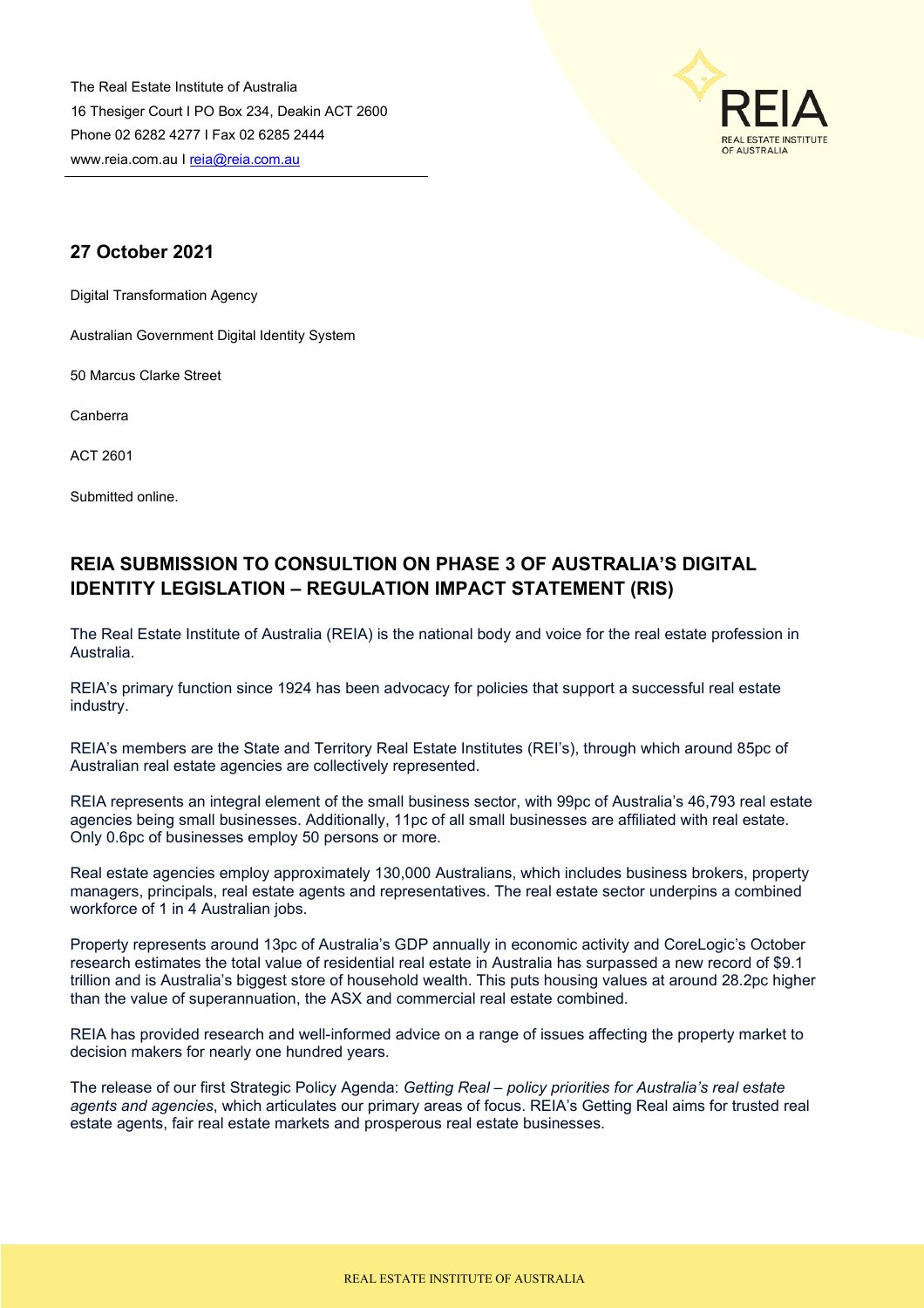*Getting Real* addresses a range of issues facing the real estate industry, and Australia more broadly. Our modern world is seeing rising house prices, a global pandemic, climate change, the expansion of technology and changing consumer behaviour, among other dramatic shifts.

Relevantly to the Digital ID project, *Getting Real* identifies the need to:

- Investigate opportunity to make real estate agencies more efficient through regtech
- Support the creation of a better regulatory environment to facilitate more transactions
- Support the Commonwealth's Digital Economy Strategy, including identifying opportunities to leverage for both agents and agencies

Moving to an expanded Digital ID system is therefore broadly supported and *Getting Real* can be downloaded [here.](https://reia.asn.au/wp-content/uploads/2021/10/Getting-Real-E1.pdf)

## **Introduction**

The REIA welcomes the opportunity to provide feedback on the Regulation Impact Statement (RIS).

The RIS seeks to identity effective regulatory action to address risks and gaps which may inhibit the use of Digital Identity. In particular, the RIS identifies:

- 1) The absence of legal authority for participation of non-Government agencies in the System as relying parties (providing online digital services to people with a digital identity), and for a charging framework
- 2) A potential lack of trust in the System's privacy and security safeguards
- 3) The absence of a permanent oversight body and legislative government

Our submission responds to these gaps and risks as they relate to real estate practise.

#### **Comments**

Option 1 and 2 do not support the expansion of the use of the Digital Identity System (the System) for non-Commonwealth entities, thus REIA sees most value in Option 3, which will establish an oversight body and allow for private businesses, such as real estate agencies or banks, and their clients to make use of the System's technology.

Option 3 also allows for broader benefits for the economy at large, based on the Consultation RIS research estimating full System coverage to be worth \$2-\$11 billion, or 3-13pc of GDP, derived from increased efficiencies for businesses and individuals.

With 99pc of real estate agencies being small businesses, REIA assumes that the majority of real estate industry businesses will participate with Digital Identity by way of becoming a relying party, rather than an onboarded entity.

Relying parties will not be subject to extensive regulatory requirements, and REIA commends the Consultation for being mindful to not place excessive burdens on entities without the capacity to comply.

## *No charging framework*

However, relying parties are faced with uncertainty when they may require the services of an onboarded entity, as there is no fee structure provided. While the Consultation advises that fees should incentivise the use of the System, businesses may take advantage of the benefits offered by the System to charge high fees. Relying parties and individuals would be more likely to use the System and modernise if there was a known fee schedule.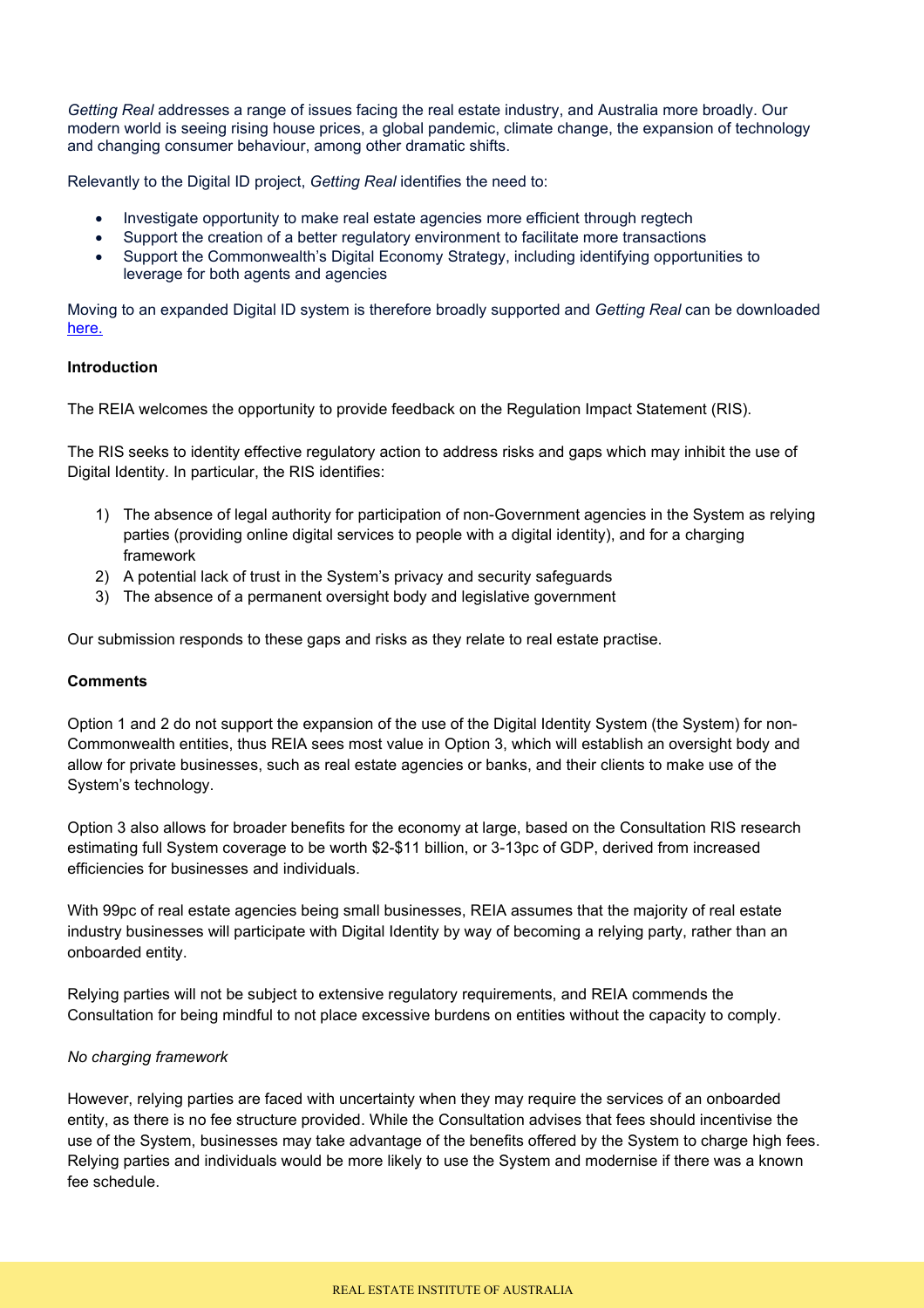#### *Limits on Participation and Competition*

Entities who are onboarded into the System require approval from the legislative authority, giving a high degree of Ministerial discretion to who participates and in what capacity they may participate.

While legislative authority helps to ensure that requirements (such a privacy regulations) are met, the System expansion may not be as broad or equitable as it could be with another alternative application approval system, such as approval upon providing certain documentation and signing of agreement. A lower bar to entry would allow for a broader and more equitable uptake of onboarding. With proper safeguards and criteria, this should not pose a security risk.

Reduced Ministerial discretion would also have the effect of fostering more competition, as recommended by the Murray Review. By allowing for further expansion of the System, private and public competition to supply Digital Identity services will be better positioned to flourish.

#### *Building Trust and Increasing Confidence*

Option 3 relies on privacy and security measures to provide trust in the System, also asserting that the System will reduce instances of theft and Cyber Security threats.

While the security measures in place are necessary and useful, many Australians will not initially feel that Digital Identity is the safer option. Many are used to paper documentation.

More needs to be done to prepare Australians to use the System and to feel confident in doing so. This requires investment in a long-term communications and awareness campaign.

#### *Negative Impacts of Increase in Privacy Legislation*

The regulatory scheme will increase existing privacy legislation to:

- Restrict the creation and use of a single identifier
- Impose strong conditions upon the use of biometric information
- Impose data breach action and reporting requirements which are not currently in place
- Restrict the capacity for aggregation and use of personal data

While the protection of personal data is required, particularly for individual users to have confidence in the System, clarification on restrictions and further exemptions are required.

Under Option 3, relying parties must change data handling processes and take on additional reporting obligations to the Oversight Authority. For small businesses, this will pose a burden to efficient operation and limit the potential for use of data. Reporting will also cost businesses and sole operators time, and implementing these changes will require training.

Government support will be needed to assist small businesses to be trained and equipped to undertake reporting obligations and the Consultation should consider additional exemptions to allow the use of customer data, under certain protections. Once more, further information and clarification is required on investment required by small businesses to achieve this.

## *Intersecting reform*

Introducing Digital Identity for state government and private entities is a significant step forward in modernising business operation to create more efficiency and profitability.